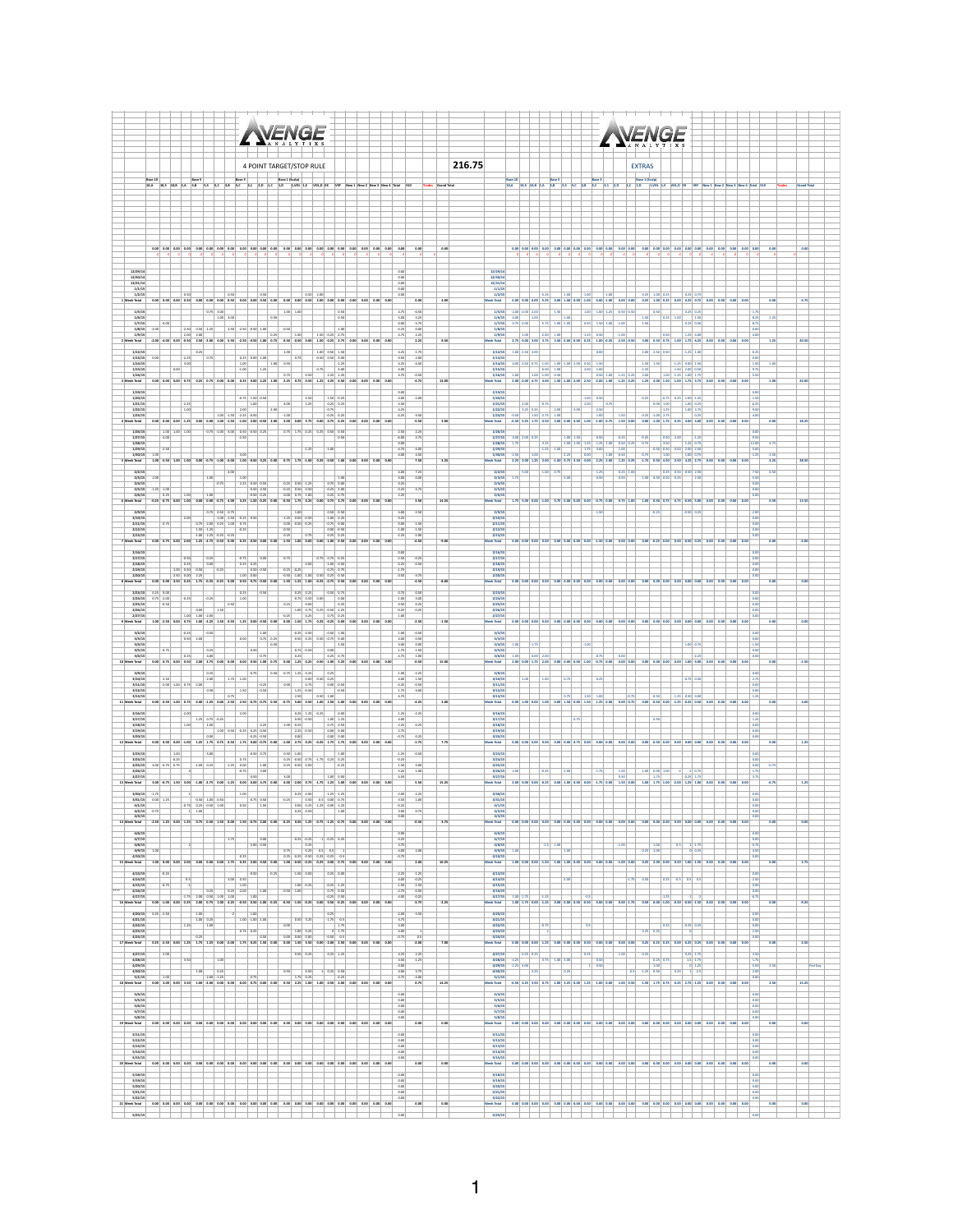| 5/26/15                                                                                                          |                                                                                                                                         | 5/26/15                                                                                                                                                                                      |
|------------------------------------------------------------------------------------------------------------------|-----------------------------------------------------------------------------------------------------------------------------------------|----------------------------------------------------------------------------------------------------------------------------------------------------------------------------------------------|
| 5/27/15<br>5/28/15                                                                                               | 0.00<br>0.00                                                                                                                            | 5/27/15<br>5/28/15<br>0.00                                                                                                                                                                   |
| 5/29/15<br>$0.00$ $0.00$ $0.00$<br>0.00 0.00 0.00 0.00 0.00 0.00 0.00 0.00 0.00                                  | 0.00<br>0.00 0.00 0.00 0.00 0.00 0.00 0.00 0.00<br>0.01<br>0.00<br>0.00                                                                 | 5/29/15<br>0.00<br>0.00 0.00 0.00 0.00 0.00<br>0.00 0.00<br>0.00 0.00<br>0.08                                                                                                                |
| 22 Week Total                                                                                                    |                                                                                                                                         | Week Total<br>$0.00$ 0.00 0.00                                                                                                                                                               |
| 6/1/15<br>6/2/15                                                                                                 | 0.00<br>0.00                                                                                                                            | 6/1/15<br>6/2/15<br>0.00                                                                                                                                                                     |
| 6/3/15<br>6/4/15                                                                                                 | 0.00<br>0.00                                                                                                                            | 6/3/15<br>0.00<br>6/4/15<br>0.00                                                                                                                                                             |
| 6/5/15                                                                                                           | $\frac{1}{2}$ 0.00                                                                                                                      | 6/5/15                                                                                                                                                                                       |
| 23 Week Total                                                                                                    | 0.00 0.00 0.00 0.00 0.00 0.00 0.00 0.00 0.00 0.00 0.00 0.00 0.00 0.00 0.00 0.00 0.00 0.00 0.00 0.00 0.00<br>0.00<br>0.00                | Week Total<br>0.00 0.00 0.00 0.00 0.00 0.00 0.00 0.00 0.00 0.00 0.00 0.00 0.00 0.00 0.00 0.00 0.00 0.00 0.00 0.00 0.00 0.00<br>0.00                                                          |
| 6/8/15                                                                                                           | 0.00                                                                                                                                    | 6/8/15<br>0.00                                                                                                                                                                               |
| $\frac{6}{9/15}$<br>6/11/15                                                                                      | $\frac{0.00}{0.00}$<br>0.00                                                                                                             | $\frac{6/9/15}{6/10/15}$<br>6/11/15<br>0.00                                                                                                                                                  |
| 6/12/15                                                                                                          | 0.00                                                                                                                                    | 6/12/15<br>0.00                                                                                                                                                                              |
| 24 Week Total                                                                                                    | 0.00<br>0.00                                                                                                                            | Week Total<br>$0.00$ 0.00 0.00<br>0.00 0.00 0.00 0.00 0.00 0.00 0.00 0.00 0.00<br>000 000 000<br>$0.00$ $0.00$ $0.00$<br>$0.00$ 0.00 0.00<br>0.00<br>0.00                                    |
| 6/15/15                                                                                                          | 0.00                                                                                                                                    | 6/15/1                                                                                                                                                                                       |
| 6/16/15<br>6/17/15                                                                                               | 0.00                                                                                                                                    | 6/16/15<br>6/17/15<br>0.00                                                                                                                                                                   |
| 6/18/15<br>6/19/15                                                                                               | 0.00<br>0.00                                                                                                                            | 6/18/15<br>0.00<br>6/19/15<br>0.00                                                                                                                                                           |
| 25 Week Total<br>0.00 0.00 0.00<br>0.00 0.00 0.00 0.00 0.00 0.00 0.00 0.00                                       | 0.00 0.00 0.00 0.00 0.00<br>0.00 0.00 0.00 0.00<br>0.00<br>0.00                                                                         | Week Total<br>0.00 0.00 0.00 0.00 0.00 0.00 0.00<br>0.00 0.00<br>0.00 0.00 0.00 0.00 0.00 0.00 0.00 0.00 0.00                                                                                |
| 6/22/15                                                                                                          | 0.00                                                                                                                                    | 6/22/15<br>0.00                                                                                                                                                                              |
| 6/23/15<br>6/24/15                                                                                               | 0.00<br>0.00                                                                                                                            | 6/23/15<br>0.00<br>6/24/15<br>0.00                                                                                                                                                           |
| 6/25/15                                                                                                          | 0.00                                                                                                                                    | 6/25/15<br>0.00<br>6/26/15                                                                                                                                                                   |
| 6/26/15<br>26 Week Total                                                                                         | 0.00<br>0.00 0.00 0.00 0.00 0.00 0.00 0.00 0.00 0.00 0.00 0.00 0.00 0.00 0.00 0.00 0.00 0.00 0.00 0.00 0.00 0.00 0.00<br>0.00<br>0.00   | 0.00<br>0.00<br><b>Week Total</b><br>0.00 0.00 0.00 0.00 0.00 0.00 0.00 0.00 0.00 0.00 0.00 0.00 0.00 0.00 0.00 0.00 0.00 0.00 0.00 0.00 0.00 0.00                                           |
| 6/29/15                                                                                                          | 0.00                                                                                                                                    | 6/29/1<br>$\overline{0}$                                                                                                                                                                     |
| 6/10/15                                                                                                          | 0.00                                                                                                                                    | 6/10/15<br>0.00                                                                                                                                                                              |
| 7/1/15<br>7/2/15                                                                                                 | 0.00<br>0.00                                                                                                                            | 7/1/15<br>0.00<br>7/2/15<br>0.00                                                                                                                                                             |
| 7/3/15<br>27 Week Total                                                                                          | 0.00<br>0.00 0.00 0.00 0.00 0.00 0.00 0.00 0.00 0.00 0.00 0.00 0.00 0.00 0.00 0.00 0.00 0.00 0.00 0.00 0.00 0.00<br>0.00<br>0.00        | 7/3/15<br>0.00 0.00 0.00 0.00 0.00 0.00 0.00 0.00 0.00 0.00<br>0.01<br>0.00 0.00 0.00 0.00 0.00 0.00 0.00 0.00 0.00 0.00 0.00<br>Neek Total                                                  |
| 7/6/15                                                                                                           | 0.00                                                                                                                                    | 7/6/15                                                                                                                                                                                       |
| 7/7/15                                                                                                           | 0.00                                                                                                                                    | $\frac{7}{7/8/15}$<br>0.00                                                                                                                                                                   |
| 7/8/15<br>$\frac{7}{9/15}$<br>$\frac{7}{10/15}$                                                                  | 0.00<br>0.00                                                                                                                            | 0.00<br>$\frac{7}{9/15}$<br>$\frac{7}{10/15}$<br>0.00                                                                                                                                        |
| 28 Week Total                                                                                                    | 0.00<br>0.00 0.00 0.00 0.00 0.00 0.00 0.00 0.00 0.00 0.00 0.00 0.00 0.00 0.00 0.00 0.00 0.00 0.00 0.00 0.00 0.00<br>0.00<br>0.00        | Week Total<br>0.00 0.00 0.00 0.00 0.00 0.00 0.00 0.00 0.00 0.00 0.00 0.00 0.00 0.00 0.00 0.00 0.00 0.00 0.00 0.00 0.00 0.00<br>0.00                                                          |
|                                                                                                                  |                                                                                                                                         |                                                                                                                                                                                              |
| 7/13/15<br>7/14/15                                                                                               | 0.00<br>0.00                                                                                                                            | 7/13/15<br>0.00<br>7/14/15<br>0.00                                                                                                                                                           |
| 7/15/15<br>7/16/15                                                                                               | 0.00<br>0.00                                                                                                                            | 7/15/15<br>0.00<br>7/16/15<br>$\overline{\phantom{a}}$                                                                                                                                       |
| 7/17/15<br>29 Week Total                                                                                         | 0.00<br>0.00 0.00 0.00 0.00 0.00 0.00 0.00 0.00 0.00 0.00 0.00 0.00 0.00 0.00 0.00 0.00 0.00 0.00 0.00 0.00 0.00<br>0.00<br>0.00        | 7/17/15<br>0.00<br>0.00 0.00 0.00 0.00 0.00 0.00 0.00 0.00 0.00 0.00 0.00<br>0.00 0.00 0.00 0.00 0.00 0.00 0.00 0.00 0.00<br>$\overline{0.00}$<br>Week Total<br>$\overline{a}$               |
|                                                                                                                  |                                                                                                                                         |                                                                                                                                                                                              |
| 7/20/15<br>7/21/15                                                                                               | 0.00<br>0.00                                                                                                                            | 7/20/1<br>0.00<br>7/21/15<br>0.00                                                                                                                                                            |
| 7/22/15<br>7/23/15                                                                                               | 0.00<br>0.00                                                                                                                            | 7/22/15<br>0.00<br>7/23/15<br>0.00                                                                                                                                                           |
| 7/24/15<br>0.00 0.00<br>0.00<br>0.00<br>0.00 0.00<br>0.00<br>0.00<br>0.00 0.00 0.00                              | 0.00<br>0.00<br>0.00<br>0.00<br>0.00<br>0.00<br>0.00<br>0.00<br>0.00<br>0.00<br>0.00                                                    | 7/24/15<br>0.00<br>0.00<br>0.00<br>0.00<br>0.00<br>0.00<br>n on<br>0.00<br>$0.00$ 0.00<br>0.00 0.00<br>$0.00$ 0.00<br>0.01                                                                   |
| Veek Total                                                                                                       |                                                                                                                                         | Week Total<br>0.00 0.00<br>0.00<br>0.00 0.00 0.00<br>0.00                                                                                                                                    |
| 7/27/15<br>7/28/15                                                                                               | 0.00<br>0.00                                                                                                                            | 7/27/15<br>0.00                                                                                                                                                                              |
| 7/29/15<br>7/10/15                                                                                               | 0.00<br>0.00                                                                                                                            | $\frac{7/28/15}{7/29/15}$<br>0.00<br>7/10/15<br>0.00                                                                                                                                         |
| 7/31/15                                                                                                          | 0.00                                                                                                                                    | 7/31/15<br>0.00                                                                                                                                                                              |
| 31 Week Total                                                                                                    | 0.00<br>0.00 0.00 0.00 0.00 0.00 0.00 0.00 0.00 0.00 0.00 0.00 0.00 0.00 0.00 0.00 0.00 0.00 0.00 0.00 0.00 0.00<br>0.00                | 0.01<br>0.00 0.00 0.00 0.00 0.00 0.00 0.00<br>0.00 0.00 0.00 0.00 0.00 0.00 0.00 0.00<br>0.00 0.00 0.00 0.00 0.00<br>Neek Total                                                              |
| 8/3/15<br>8/4/15                                                                                                 | 0.00<br>0.00                                                                                                                            | 1/3/15<br>0.0<br>1/4/15<br>0.00                                                                                                                                                              |
| 8/5/15                                                                                                           | 0.00                                                                                                                                    | 8/5/15<br>0.00                                                                                                                                                                               |
| 8/6/15<br>1/7/15                                                                                                 | 0.00<br>0.00                                                                                                                            | a/6/15<br>0.00<br>1/7/15<br>0.00                                                                                                                                                             |
| 32 Week Total                                                                                                    | 0.00 0.00 0.00 0.00 0.00 0.00 0.00 0.00 0.00 0.00 0.00 0.00 0.00 0.00 0.00 0.00 0.00 0.00 0.00 0.00 0.00 0.00<br>0.00<br>0.00           | Week Total<br>0.00 0.00 0.00 0.00 0.00 0.00 0.00 0.00 0.00 0.00 0.00 0.00 0.00 0.00 0.00 0.00 0.00 0.00 0.00 0.00 0.00 0.00<br>0.00                                                          |
| 8/10/15<br>8/11/15                                                                                               | 0.00<br>0.00                                                                                                                            | 4/10/15<br>8/11/15<br>0.00                                                                                                                                                                   |
| 1/12/15                                                                                                          | 0.00                                                                                                                                    | 8/12/15<br>0.00                                                                                                                                                                              |
| 8/13/15<br>8/14/15                                                                                               | 0.00<br>0.00                                                                                                                            | 8/13/15<br>0.00<br>8/14/15<br>0.00                                                                                                                                                           |
| 33 Week Total                                                                                                    | 0.00 0.00 0.00 0.00 0.00 0.00 0.00 0.00 0.00 0.00 0.00 0.00 0.00 0.00 0.00 0.00 0.00 0.00 0.00 0.00 0.00<br>0.00<br>0.00                | Week Total<br>0.00 0.00 0.00 0.00 0.00 0.00 0.00 0.00 0.00 0.00 0.00 0.00 0.00 0.00 0.00 0.00 0.00 0.00 0.00 0.00 0.00 0.00<br>0.00                                                          |
| 8/17/15<br>1/11/15                                                                                               | 0.00<br>0.00                                                                                                                            | a/17/15<br>0.00<br>8/18/15<br>0.00                                                                                                                                                           |
| a/19/15                                                                                                          | 0.00                                                                                                                                    | 8/19/15<br>0.00                                                                                                                                                                              |
|                                                                                                                  |                                                                                                                                         |                                                                                                                                                                                              |
| a/20/15                                                                                                          | 0.00                                                                                                                                    | 1/20/15                                                                                                                                                                                      |
| 8/21/15<br>34 Week Total                                                                                         | 0.00<br>0.00 0.00 0.00 0.00 0.00 0.00 0.00 0.00 0.00 0.00 0.00 0.00 0.00 0.00 0.00 0.00 0.00 0.00 0.00 0.00 0.00<br>0.00<br>0.00        | 8/21/15<br>0.00<br>0.00 0.00 0.00 0.00 0.00 0.00 0.00 0.00 0.00 0.00 0.00 0.00 0.00 0.00 0.00 0.00 0.00 0.00 0.00 0.00 0.00 0.00<br>$\overline{0.00}$<br>Week Total                          |
| B/24/15                                                                                                          | 0.00                                                                                                                                    | 8/24/1<br>0.00                                                                                                                                                                               |
| 1/25/15<br>8/26/15                                                                                               | 0.00<br>0.00                                                                                                                            | 8/25/15<br>0.00<br>8/26/15<br>0.00                                                                                                                                                           |
| 1/27/15                                                                                                          | 0.00                                                                                                                                    | 8/27/15                                                                                                                                                                                      |
| a/2a/15<br>35 Week Total<br>0.00<br>0.00 0.00 0.00                                                               | 0.00<br>0.00 0.00 0.00 0.00<br>0.00<br>0.00<br>0.00 0.00<br>$0.00$ 0.00<br>0.00<br>0.00                                                 | a/2a/15<br>0.00<br>0.00 0.00 0.00 0.00 0.00 0.00 0.00<br>Week Total<br>0.00 0.00<br>0.00 0.00<br>0.00<br>0.00 0.00<br>$0.00$ 0.00 0.00<br>0.08                                               |
| 8/31/15                                                                                                          | 0.0                                                                                                                                     | n/31/2                                                                                                                                                                                       |
| 9/1/15                                                                                                           | 0.00                                                                                                                                    | 9/1/15<br>0.00                                                                                                                                                                               |
| 9/2/15<br>9/3/15                                                                                                 | 0.00<br>0.00                                                                                                                            | $\frac{9}{2}/15$<br>9/3/15<br>0.00                                                                                                                                                           |
| 9/4/15<br>0.00 0.00 0.00 0.00 0.00 0.00<br>36 Week Total<br>0.00 0.00 0.00 0.00 0.00                             | 0.00<br>0.00 0.00 0.00 0.00<br>0.00 0.00 0.00<br>0.00<br>0.00<br>0.00<br>0.00                                                           | 9/4/15<br>0.00<br>0.00<br>0.00 0.00 0.00<br>0.00 0.00 0.00 0.00 0.00<br>0.00 0.00<br>0.00 0.00<br>0.00 0.00 0.00<br>0.00 0.00 0.00<br>Neek Total<br>0.00 0.00                                |
|                                                                                                                  |                                                                                                                                         |                                                                                                                                                                                              |
| 9/7/15                                                                                                           | 0.00                                                                                                                                    | 9/7/15<br>0.00                                                                                                                                                                               |
| $\frac{9}{12/15}$<br>9/10/15                                                                                     | $\frac{0.00}{0.00}$<br>0.00                                                                                                             | $\frac{9}{4}/\frac{1}{2}/3$<br>$\frac{0.05}{0.02}$<br>9/10/15<br>0.00                                                                                                                        |
| 9/11/15<br>37 Week Total                                                                                         | 0.00<br>0.00 0.00 0.00 0.00 0.00 0.00 0.00 0.00 0.00 0.00 0.00 0.00 0.00 0.00 0.00 0.00 0.00 0.00 0.00 0.00 0.00 0.00<br>0.00<br>0.00   | 9/11/15<br>Week Total<br>0.00 0.00 0.00 0.00 0.00 0.00 0.00 0.00 0.00 0.00 0.00 0.00 0.00 0.00 0.00 0.00 0.00 0.00 0.00 0.00 0.00 0.00<br>0.00                                               |
| 9/14/15                                                                                                          | 0.00                                                                                                                                    | 9/14/15<br>0.00                                                                                                                                                                              |
| 9/15/15                                                                                                          | 0.00                                                                                                                                    | 9/15/15<br>0.00                                                                                                                                                                              |
| 9/16/15<br>9/17/15                                                                                               | 0.00<br>0.00                                                                                                                            | 9/16/15<br>0.00<br>9/17/15<br>0.00                                                                                                                                                           |
| 9/18/15<br>m)                                                                                                    | 0.00<br>0.00 0.00 0.00 0.00 0.00 0.00 0.00 0.00 0.00 0.00 0.00 0.00 0.00 0.00 0.00 0.00 0.00 0.00 0.00 0.00 0.00<br>0.00<br>0.00        | 9/18/15<br>0.00<br>0.00 0.00 0.00 0.00 0.00 0.00 0.00 0.00 0.00 0.00 0.00 0.00 0.00 0.00 0.00 0.00 0.00 0.00 0.00 0.00 0.00<br>0.00                                                          |
| eek Total<br>9/21/15                                                                                             | 0.00                                                                                                                                    | Week Total<br>9/21/15<br>0.00                                                                                                                                                                |
| 9/22/15                                                                                                          | 0.00                                                                                                                                    | 9/22/15<br>$\overline{000}$                                                                                                                                                                  |
| 9/23/15<br>9/24/15                                                                                               | 0.00<br>0.00                                                                                                                            | 9/23/3<br>9/24/15<br>$\overline{\phantom{a}}$                                                                                                                                                |
| 9/25/15<br>000 000 000 000 000 000 000 000 000 000 000 000 000 000 000 000<br>29 <sub>1</sub>                    | 0.00<br>$0.00 \t0.00 \t0.00 \t0.00$<br>0.00<br>0.00                                                                                     | 9/25/15<br>0.00<br>0.00<br>eek Total                                                                                                                                                         |
| Veek Total<br>9/28/15                                                                                            | 0.00                                                                                                                                    | 9/28/15<br>$\overline{\phantom{a}}$                                                                                                                                                          |
| 9/29/15                                                                                                          | 0.00                                                                                                                                    | 9/29/15<br>0.00                                                                                                                                                                              |
| 9/30/15<br>10/1/15                                                                                               | 0.00<br>0.00                                                                                                                            | 9/10/15<br>0.00<br>$\overline{\phantom{a}}$<br>10/1/15                                                                                                                                       |
| 10/2/15                                                                                                          | 0.00<br>0.00 0.00 0.00 0.00<br>0.00<br>0.00<br>0.00<br>0.00<br>0.00 0.00<br>0.01                                                        | 10/2/15<br>0.00<br>0.00 0.00<br>0.00 0.00<br>0.00 0.00 0.00<br>$0.00$ 0.00 0.00<br>0.00<br>0.00<br>0.00<br>0.00                                                                              |
| 40 Week Total                                                                                                    |                                                                                                                                         | Neek Total<br>0.00 0.00 0.00 0.00 0.00 0.00 0.00<br>0.00                                                                                                                                     |
| 10/5/15<br>10/6/15                                                                                               | $\overline{\circ}$<br>0.00                                                                                                              | 10/5/15<br>$\overline{\circ}$<br>10/6/15<br>0.00                                                                                                                                             |
| 10/7/15<br>10/8/15                                                                                               | 0.00<br>0.00                                                                                                                            | 10/7/15<br>0.05<br>10/8/15<br>0.00                                                                                                                                                           |
| 10/2/15                                                                                                          | 0.00                                                                                                                                    | 10/9/15<br>0.00                                                                                                                                                                              |
| 41 Week Total                                                                                                    | 0.00 0.00 0.00 0.00 0.00 0.00 0.00 0.00 0.00 0.00 0.00 0.00 0.00 0.00 0.00 0.00 0.00 0.00 0.00 0.00 0.00 0.00<br>0.00<br>0.00           | 0.00 0.00 0.00 0.00 0.00 0.00 0.00 0.00 0.00 0.00 0.00 0.00 0.00 0.00 0.00 0.00 0.00 0.00 0.00 0.00 0.00 0.00<br>0.00<br>Week Total                                                          |
| 10/12/15<br>10/13/15                                                                                             | 0.00<br>0.00                                                                                                                            | 10/12/15<br>0.00<br>10/13/15<br>0.00                                                                                                                                                         |
| 10/14/15<br>10/15/15                                                                                             | 0.00<br>0.00                                                                                                                            | 10/14/15<br>0.00<br>10/15/15<br>0.00                                                                                                                                                         |
| 10/16/15                                                                                                         | 0.00                                                                                                                                    | 10/16/15                                                                                                                                                                                     |
| 42 Week Total                                                                                                    | 0.00 0.00 0.00 0.00 0.00 0.00 0.00 0.00 0.00 0.00 0.00 0.00 0.00 0.00 0.00 0.00 0.00 0.00 0.00 0.00 0.00<br>0.00<br>0.00                | 0.00 0.00 0.00 0.00 0.00 0.00 0.00 0.00 0.00 0.00 0.00 0.00 0.00 0.00 0.00 0.00 0.00 0.00 0.00 0.00 0.00<br>0.00<br>Week Total<br>0.00                                                       |
| 10/19/15                                                                                                         | 0.00                                                                                                                                    | 10/19/15<br>0.00                                                                                                                                                                             |
| $\frac{10/20/15}{10/21/15}$<br>10/22/15                                                                          | $\frac{0.00}{0.00}$<br>0.00                                                                                                             | $\frac{10/20/15}{10/21/15}$<br>0.00<br>0.00<br>10/22/15<br>0.00                                                                                                                              |
| 10/23/15                                                                                                         | 0.00                                                                                                                                    | 10/23/15<br>0.00                                                                                                                                                                             |
| eek Total<br>43                                                                                                  | 0.00 0.00 0.00 0.00 0.00 0.00 0.00 0.00 0.00 0.00 0.00 0.00 0.00 0.00 0.00 0.00 0.00 0.00 0.00 0.00 0.00<br>0.00<br>0.00                | Week Total<br>0.00 0.00 0.00 0.00 0.00 0.00 0.00 0.00 0.00 0.00 0.00 0.00 0.00 0.00 0.00 0.00 0.00 0.00 0.00 0.00 0.00<br>0.00<br>0 <sup>o</sup>                                             |
| 10/26/15                                                                                                         | 0.00                                                                                                                                    | 10/26/1<br>0.00                                                                                                                                                                              |
| 10/27/15<br>10/28/15                                                                                             | 0.00<br>0.00                                                                                                                            | 10/27/1<br>10/28/15<br>0.00                                                                                                                                                                  |
| 10/29/15<br>10/10/15                                                                                             | 0.00<br>0.00                                                                                                                            | 10/29/15<br>0.00<br>10/10/15<br>0.00                                                                                                                                                         |
| eek Total<br>0.00 0.00 0.00 0.00 0.00 0.00 0.00 0.00 0.00 0.00 0.00 0.00 0.00 0.00 0.00 0.00 0.00 0.00 0.00 0.00 | 0.00<br>0.00                                                                                                                            | 000 000 000 000 000 000 000 000 000 000 000 000 000 000 000<br>0.00 0.00 0.00<br>0.00<br>$\overline{0}$<br>$\overline{\circ}$<br>$\overline{a}$<br>0.00<br>Neek Total<br>0.00                |
| 11/2/15                                                                                                          | 0.00                                                                                                                                    | 11/2/15<br>0.00                                                                                                                                                                              |
| 11/3/15<br>11/4/15                                                                                               | 0.00<br>0.00                                                                                                                            | 11/3/15<br>0.00<br>11/4/15<br>0.00                                                                                                                                                           |
| 11/5/15<br>11/6/15                                                                                               | 0.00<br>0.00                                                                                                                            | 11/5/15<br>0.00<br>11/6/15<br>0.00                                                                                                                                                           |
| 45 Week Total                                                                                                    | 0.00 0.00 0.00 0.00 0.00 0.00 0.00 0.00 0.00 0.00 0.00 0.00 0.00 0.00 0.00 0.00 0.00 0.00 0.00 0.00 0.00<br>0.00<br>0.00                | 0.00<br>Week Total                                                                                                                                                                           |
| 11/9/15                                                                                                          | 0 <sup>o</sup>                                                                                                                          | 11/9/1                                                                                                                                                                                       |
| 11/10/15<br>11/11/15                                                                                             | 0.00<br>0.00                                                                                                                            | 11/10/15<br>0.00<br>11/11/15<br>0.00                                                                                                                                                         |
| 11/12/15                                                                                                         | 0.00                                                                                                                                    | 11/12/15<br>0.00                                                                                                                                                                             |
| 11/13/15<br>46 Week Total<br>$^+$                                                                                | $\sim$<br>0.00 0.00 0.00 0.00 0.00 0.00 0.00 0.00 0.00 0.00 0.00 0.00 0.00 0.00 0.00 0.00 0.00 0.00 0.00 0.00 0.00 0.00<br>0.00<br>0.00 | 11/13/15<br>$\sim$<br>Week Total<br>0.00 0.00 0.00 0.00 0.00 0.00 0.00 0.00 0.00 0.00 0.00 0.00 0.00 0.00 0.00 0.00 0.00 0.00 0.00 0.00 0.00 0.00<br>0.00<br>0.00<br>$\pm$ $\pm$<br>11/16/15 |